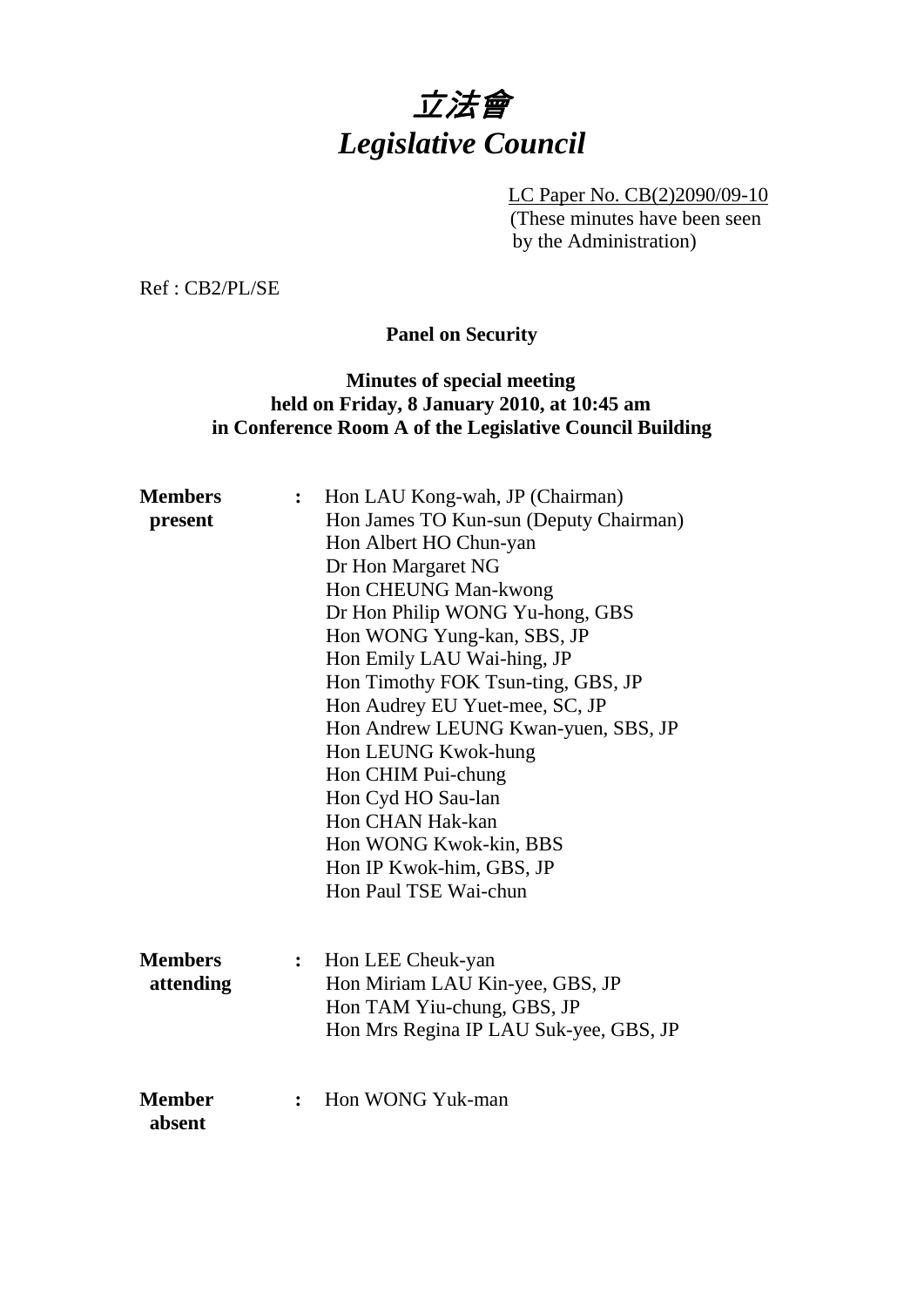| Public Officers : Item I<br>attending |                |                                                                                                       |
|---------------------------------------|----------------|-------------------------------------------------------------------------------------------------------|
|                                       |                | Mr Ambrose LEE Siu-kwong, GBS, IDSM, JP<br><b>Secretary for Security</b>                              |
|                                       |                | Ms Carol YIP Man-kuen, JP<br>Deputy Secretary for Security                                            |
|                                       |                | Ms Maisie CHAN Kit-ling<br>Administrative Assistant to Secretary for Security                         |
|                                       |                | Mr David LAU Kam-kuen<br>Principal Assistant Secretary for Security (A)                               |
|                                       |                | Mr Clarence TO Chun-wai<br><b>Assistant Commissioner of Police (Crime)</b>                            |
|                                       |                | Mr Peter Geoffrey HUNT<br>Regional Commander (NTN) (Acting)<br>Hong Kong Police Force                 |
|                                       |                | Mr Daniel LEUNG Chin-wah<br>Senior Superintendent of Police (Crime NTN HQs)<br>Hong Kong Police Force |
|                                       |                | Ms Tammy CHAN Kam-kuk<br>Chief Inspector of Police (Crime HQs)<br>Hong Kong Police Force              |
| <b>Clerk</b> in<br>attendance         | $\ddot{\cdot}$ | Mr Raymond LAM<br>Chief Council Secretary (2) 1                                                       |
| <b>Staff in</b><br>attendance         | $\ddot{\cdot}$ | Mrs Vivian KAM<br><b>Assistant Secretary General 2</b>                                                |
|                                       |                | Ms Connie FUNG<br>Senior Assistant Legal Adviser 1                                                    |
|                                       |                | Mr Bonny LOO<br><b>Assistant Legal Adviser 3</b>                                                      |
|                                       |                | Miss Josephine SO<br>Senior Council Secretary (2) 1                                                   |
|                                       |                | Ms Kiwi NG<br>Legislative Assistant (2) 1                                                             |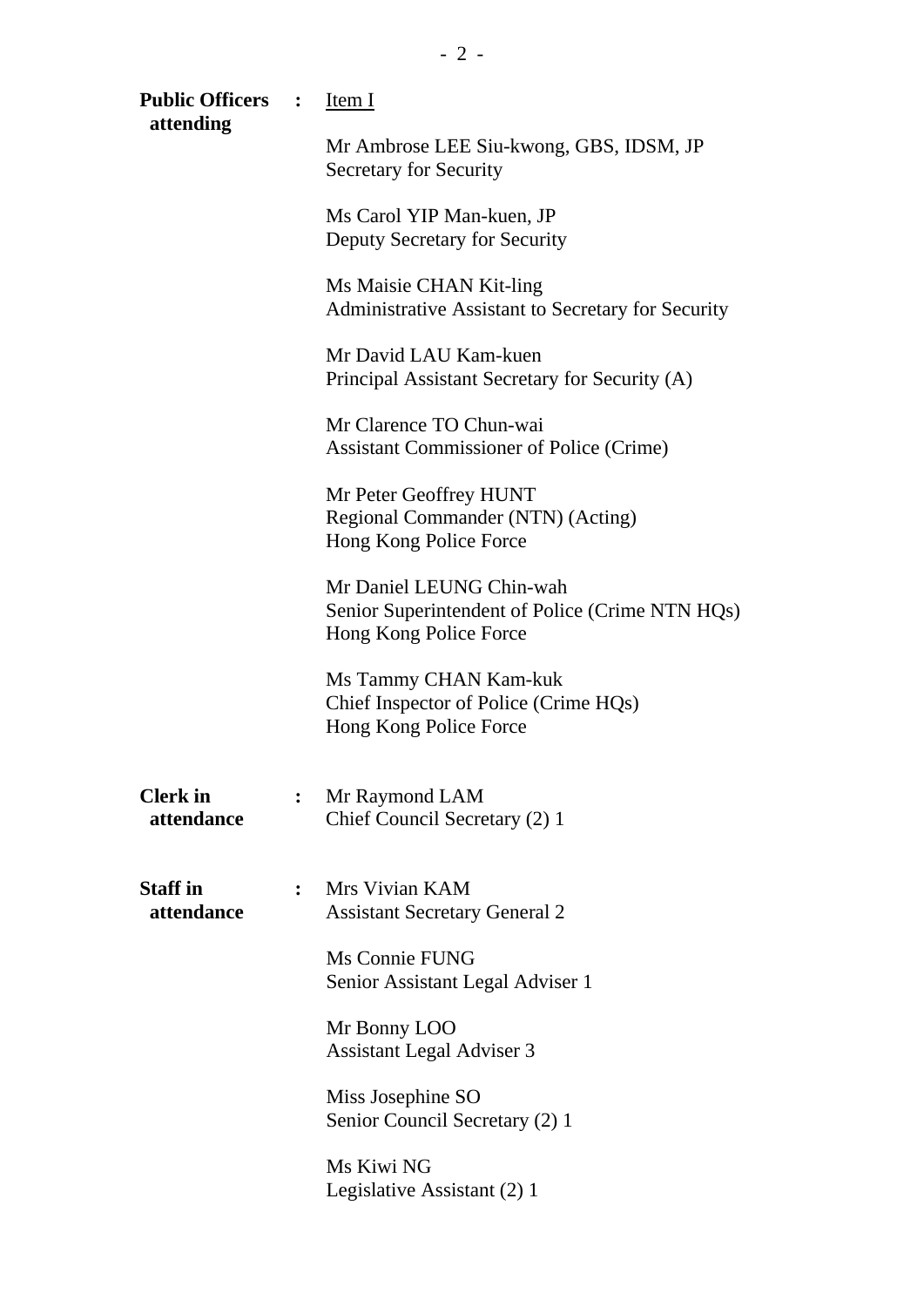Ms Camy YOONG Clerical Assistant (2) 1

# **I. Allegation of Mainland law enforcement officers taking enforcement actions in Hong Kong**

(LC Paper Nos. CB(2)692/09-10(01) & (02) and CB(2)658/09-10(01))

The Chairman informed Members that, pursuant to the request of the Panel, the Administration had agreed to show Members the video recordings made by the Government in respect of the incident on 27 December 2009, in which four Hong Kong people staging a protest on Lo Wu Bridge demanding the release of LIU Xiaobo and two reporters accompanying the protesters were taken away by Mainland law enforcement officers. The Administration requested that the video recordings be viewed in camera since the Police had already started an investigation into the case.

2. Mr Paul TSE asked whether Members could refer to the content of the video recordings when the meeting proceeded to open discussion and was held in public again after the closed-door session. The Chairman said that Members should take into account whether by referring to the video recordings, they would disclose sensitive and confidential information about the case and inadvertently affect the Police's investigation. The Chairman considered that it would be more appropriate for Members to seek clarification on issues arising from the video recordings during the closed-door session.

3. Members agreed that the meeting be switched to a closed session at this point.

### *Confidential*

*(Closed-door session)* 

### *This part of the minutes is CONFIDENTIAL*

*(End of closed-door session)* 

#### Discussion

8. Dr Philip WONG and Mr IP Kwok-him said that there was no evidence indicating that Mainland law enforcement officers had crossed the boundary to take enforcement actions in Hong Kong. Dr WONG took the view that the allegation was not founded on facts and could seriously undermine the trust and mutual respect that had long existed between the police authorities of the Hong Kong Special Administrative Region ("HKSAR") and the Mainland and affect their cooperation in the end. He sought details about the agreed mechanism of police cooperation between the two places.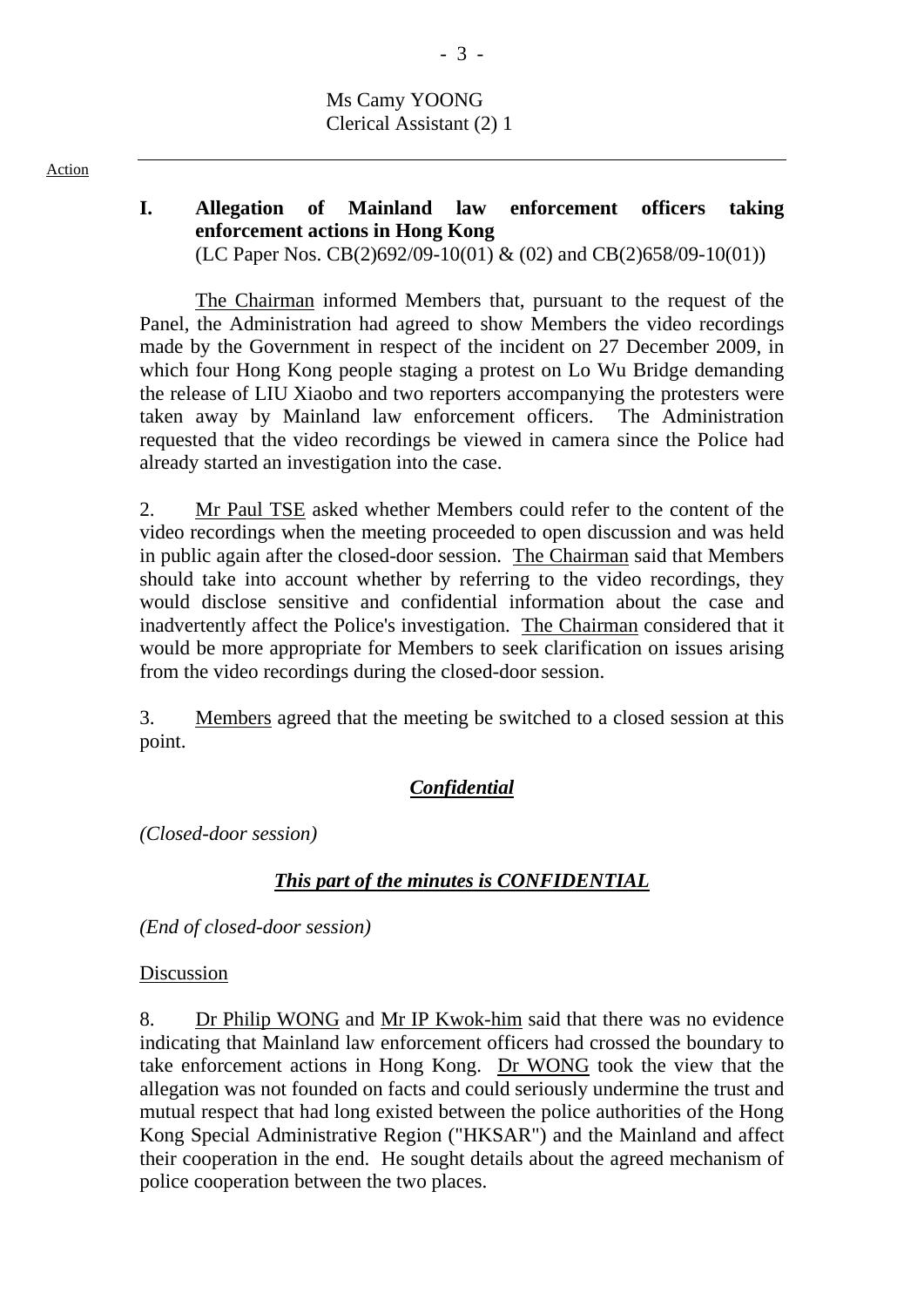- 9. In response, S for S advised that
	- (a) the police authorities of HKSAR and the Mainland had all along been cooperating on the basis of mutual respect, mutual non-subordination and mutual non-interference;
	- (b) under the Basic Law, HKSAR exercised a high degree of autonomy. Article 22 of the Basic Law stipulated that no department of the Central People's Government ("CPG") and no province, autonomous region, or municipality directly under CPG might interfere in the affairs which HKSAR administered on its own in accordance with the Basic Law. Both HKSAR and the Mainland had a clear understanding of and would abide by the provision;
	- (c) before the Reunification, the police authorities of HKSAR and the Mainland conducted cooperation based on the Interpol protocols. The two parties continued to adopt such a mode of cooperation after the Reunification. The basis and mode of cooperation were further regulated to ensure consistent implementation through regular high level meetings between the police authorities of both parties. Where cooperation was undertaken, both parties were required to strictly abide by the provisions of the relevant laws and to respect the jurisdiction of the relevant territory. When liaison on individual cases was conducted under this cooperation mechanism, if one party requested the other party to provide assistance, the requested party might gather information relevant to the case through legal channels and provide such information to the requesting party. When the requesting party sought assistance, it must give prior notification to the requested party and explain clearly the nature of the case and the scope of assistance sought. It would then be for the law enforcement officers of the requested party to undertake the investigation work in accordance with the law; and
	- (d) under no circumstances could police officers of one side take enforcement actions in the territory of the other side. If any Mainland law enforcement officers were suspected to have undertaken any law enforcement actions in Hong Kong, the Administration would follow up the matter with the Mainland authorities.

10. Dr Philip WONG noted that the incident in question stemmed from a demonstration held inside the Closed Area of the Lo Wu Boundary Control Point. He expressed concern about the management of boundary control points ("BCPs") and queried the propriety of allowing people to conduct demonstrations within BCPs.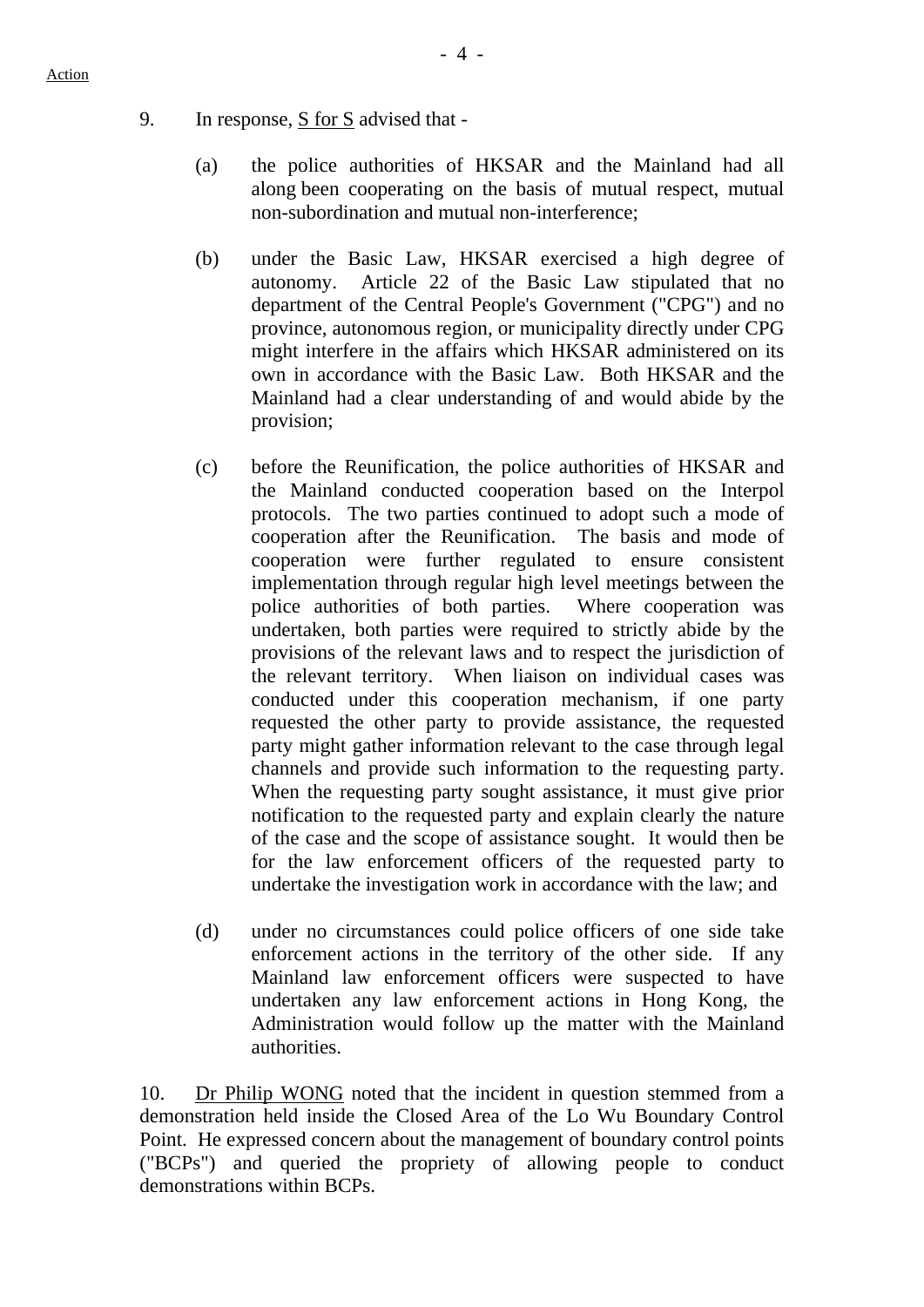- 5 -

11. S for S responded that the Basic Law stipulated that Hong Kong residents should have freedom of speech, freedom of assembly and freedom of demonstration. In this regard, the Police had all along been protecting the rights of Hong Kong residents and, where reasonably practicable, facilitating them to express their views through appropriate means. Nevertheless, given the special conditions and main function of BCPs and to ensure the safety of cross-boundary passengers and the smooth operation of BCPs, no person should conduct any demonstration within BCPs and the Lo Wu Boundary Control Point was no exception. It should be noted that the passenger flow of the Lo Wu Boundary Control Point was exceptionally heavy. It handled on average over 230 000 passengers daily, which was the highest among all BCPs. The day of the incident in question was a public holiday and the passenger flow of the Lo Wu Boundary Control Point exceeded 290 000.

12. The Deputy Chairman said that he could not subscribe to the Administration's view in paragraph 10 of its paper that there was no evidence to show that Mainland law enforcement officers had entered the boundary of Hong Kong to take enforcement actions, as videos taken by other people at the scene appeared to suggest otherwise. He held the view that the Police should try its best to collect various kinds of evidence to ascertain whether the claim was valid.

13. Echoing the Deputy Chairman's view, Ms Cyd HO said that in a video clip taken by other people at the scene and made accessible on the Internet, she could see some Mainland law enforcement officers doing video shooting when the protesters were marching slowly towards Shenzhen. She considered this act of the Mainland law enforcement officers an enforcement action, which should be followed up with the relevant Mainland authorities.

14. In response, Regional Commander (NTN) (Acting) ("Atg RC(NTN)") advised that the Police had already started an investigation into the incident. So far, it had viewed the video clips on YouTube and the Apple Daily's On-line News relevant to the incident which had been seen by Members at this meeting, approached and obtained statements from the two Ming Pao reporters who had been taken away by Mainland law enforcement officers on 27 December 2009, interviewed 24 Police officers and other independent witnesses such as staff of MTR Corporation Limited and contacted other relevant persons who might have first-hand information about the case, such as journalists covering the protest on Lo Wu Bridge and the organizer of the event. Atg RC(NTN) assured Members that the Police would continue its utmost to investigate whether any Mainland law enforcement officers had breached the agreed mechanism of police cooperation between the two sides.

15. Mr LEE Cheuk-yan said that he could see in the video clips on YouTube that a protester, who had once crossed the boundary but stepped back to the Hong Kong side immediately, was dragged to the Shenzhen side by a Mainland law enforcement officer in plain clothes. He recalled that when the media raised concern and sought the Police's response to the allegation, the Police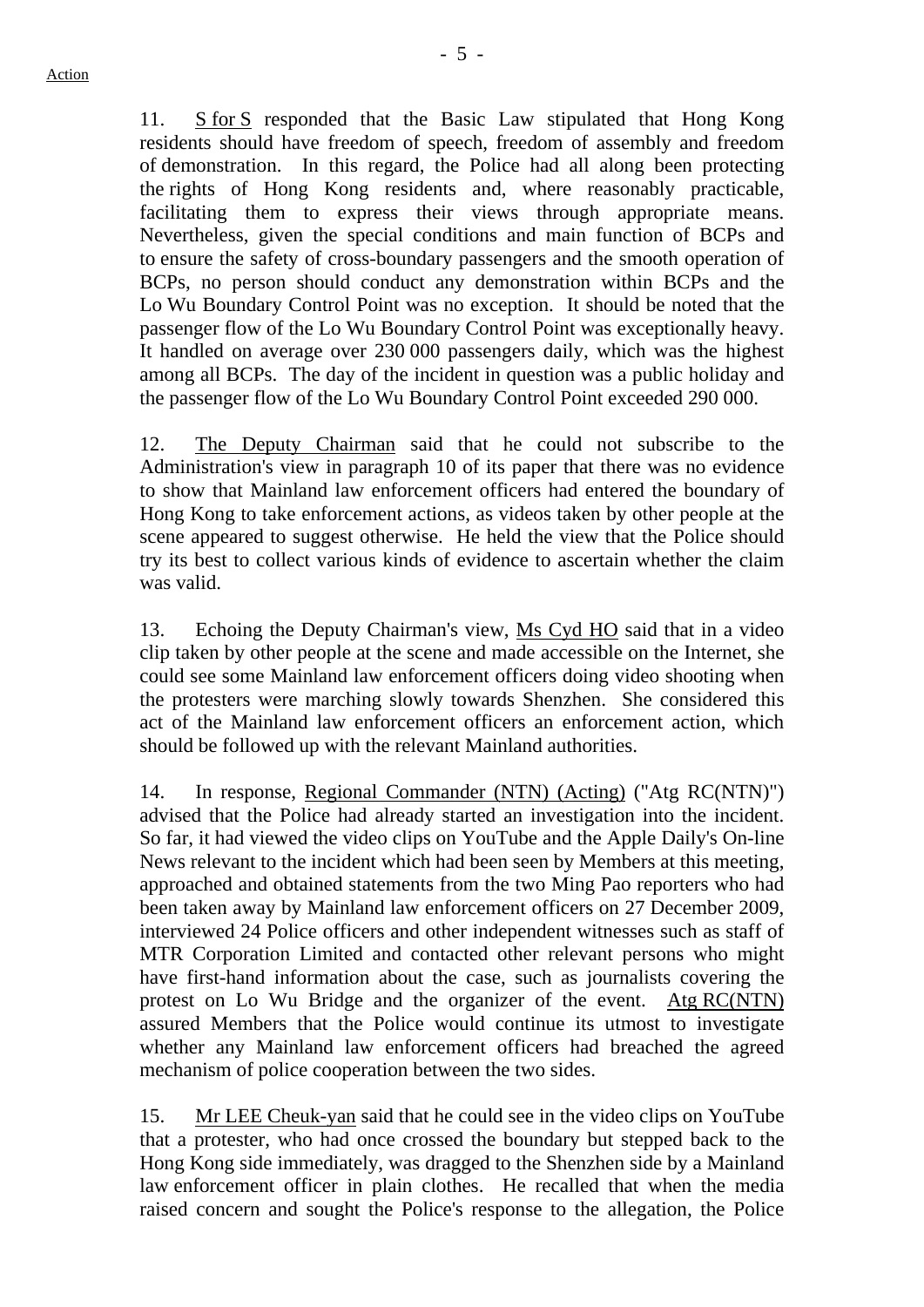had provided inconsistent and conflicting responses on different occasions. Expressing dissatisfaction with the way the Police had handled the media enquiries on the allegation of Mainland law enforcement officers taking enforcement actions in Hong Kong, which, in his view, showed a lack of candour, Mr LEE sought further information on the Police's investigation and the action that would be or had been taken in respect of the allegation.

16. S for S said that the video clips made accessible on the Internet were not clear enough to substantiate the claim and thus could be open to different interpretations. Based on the evidence collected so far, the Police was of the view that there was no evidence to show that Mainland law enforcement officers had exercised jurisdiction in Hong Kong. Nevertheless, as explained earlier, following the specific allegation by the reporters of Ming Pao claiming that Mainland law enforcement officers had crossed the boundary to take enforcement actions in Hong Kong, the Police had immediately launched an investigation into the incident and taken the matter up with the Guangdong Provincial Public Security Department. S for S emphasized that the Police took the matter seriously. There was no question of the Police lacking in candour in handling the allegation and the media enquiries.

17. Ms Cyd HO queried the sincerity of the Administration and the Police in responding to the allegation whether Mainland law enforcement officers had undertaken any law enforcement actions in Hong Kong. She agreed with Mr LEE Cheuk-yan's view that the video clips taken by other people at the scene were more helpful and informative. In her view, the Police should make a good faith effort to view all relevant video clips available on the Internet, so as to get a clearer picture of the incident in question. To avoid argument and recurrence of similar incidents in future, the Administration should consider installing additional surveillance cameras at various locations of BCPs.

18. In response, S for S advised that the closed circuit television ("CCTV") cameras installed at the boundary and the immigration control points were mainly for the purposes of maintaining public security and monitoring crowd movement. As installation of CCTV systems in public places had implications on personal privacy, the number of cameras to be installed should be carefully assessed having regard to the purpose and necessity that such facility would serve and the protection of privacy.

19. Mr Albert HO said that even if the present allegation of Mainland law enforcement officers taking enforcement actions in Hong Kong was founded, Members would probably accept an explanation from the Mainland authorities that it was an isolated incident due to the officers' reckless disregard for the consequences of their action. In Mr HO's view, the matter could have been resolved through an assurance by the relevant authorities of both sides that they would strictly adhere to the "one country, two systems" principle and prohibit law enforcement officers from taking enforcement actions in the territory of the other side. However, if the HKSAR Government chose to adopt an evasive approach and ignored the heightened community concerns about the allegation,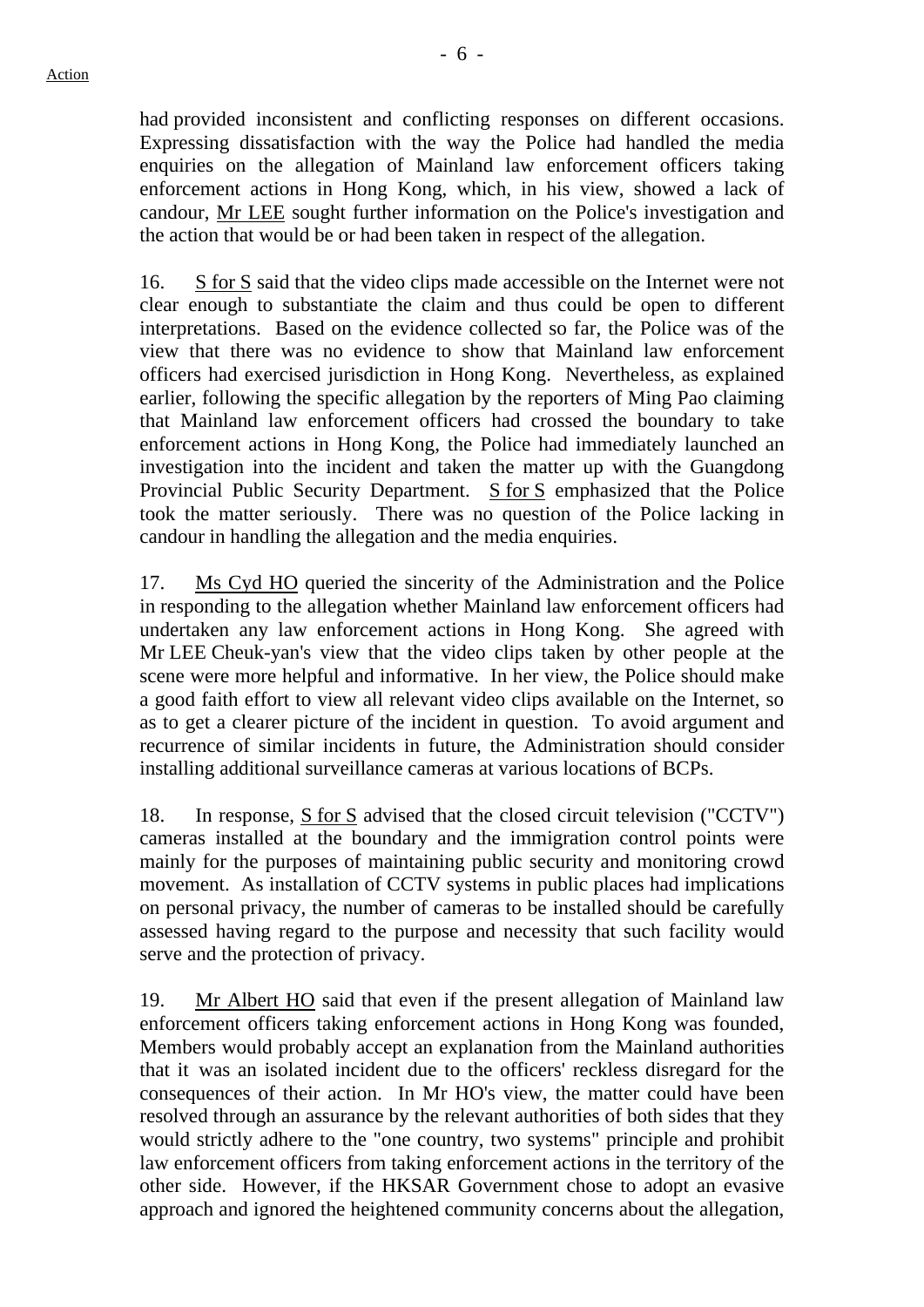the consequences could be very serious. Mr HO further said that to allay the public concerns over this issue, the Police should continue to investigate the case and follow up the matter with the Mainland authorities.

20. In response, S for S emphasized that the Administration was fully aware of the concerns of Members and the public about the need to uphold the principle of "one country, two systems". It would not condone any breach by Mainland law enforcement officers of the agreed mechanism of police cooperation. He assured Members that should there be a departure from the mechanism, the HKSAR Government would make a protest to the relevant Mainland authorities. Regarding the incident on Lo Wu Bridge, S for S reiterated that there was no evidence at this point of time to substantiate the claim that Mainland law enforcement officers had crossed the boundary to take enforcement actions in Hong Kong. Notwithstanding this, it should be noted that the Administration took a very serious view on the allegation. As a matter of fact, the Police had and would continue to undertake a full investigation into the allegation. In tandem with the Police's investigation, the HKSAR Government would also seek the assistance of the Mainland authorities to look into the allegation that a person in plain clothes had dragged a protester across to the Shenzhen side of the Lo Wu Bridge.

21. With regard to the demonstration on Lo Wu Bridge on 27 December 2009, Mr Paul TSE and Mr WONG Kwok-kin said that they could not understand why the Police had not taken enforcement action earlier to disperse the demonstrators before the situation got out of control, bearing in mind that the demonstration was conducted within the Closed Area of the Lo Wu Boundary Control Point, the passenger traffic of which was extremely heavy. They expressed concern whether there was a dereliction of duty on the part of the Police.

- 22. In response, S for S and Atg RC(NTN) said that
	- (a) there was no dereliction of duty on the part of the Police. It should be noted that the protesters, on arrival at the Lo Wu Boundary Control Point, had indicated that they intended to travel to the Mainland. As departing passengers, they also completed the immigration and customs clearance before staging the demonstration at the Departure Hall of the Lo Wu Boundary Control Point. During the procession when the protesters marched slowly towards Shenzhen in single file and chanted slogans at the same time, the Police officers at the scene had issued three verbal warnings to the protesters to inform them that they had committed an offence under section 38 of the Public Order Ordinance (Cap. 245) ("POO"), i.e. entering a Closed Area without a valid Closed Area Permit;
	- (b) the Police was fully aware of Members' concern about the need to preserve law and order at BCPs. Given the special conditions of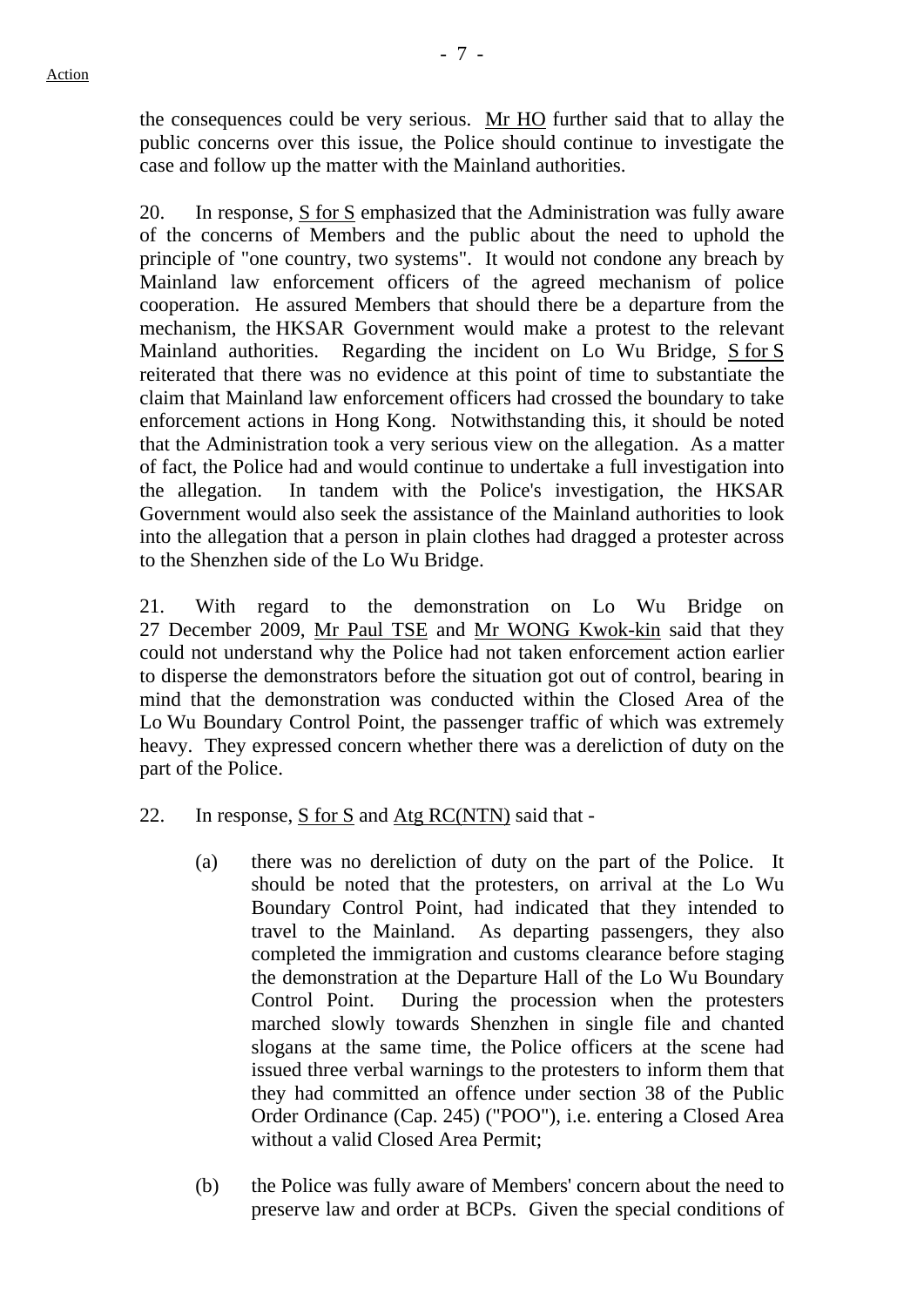BCPs and the needs to ensure the safety of cross-boundary passengers, as well as the smooth operation of BCPs, demonstrations should not be conducted within BCPs, including the Lo Wu Boundary Control Point; and

(c) as regards the demonstration on Lo Wu Bridge, the Police was conducting an investigation into the incident. Upon completion of the investigation, a report would be submitted to the Department of Justice for advice on whether there was sufficient evidence to prosecute any person for breach of the law.

23. Notwithstanding the above information provided by the Administration, the Deputy Chairman questioned the lawfulness of Police officers issuing warnings to the protesters for staging demonstration within the Lo Wu Boundary Control Point. He said that a person's right to demonstration and freedom of travel were well protected under the Basic Law and the laws of Hong Kong. He could not see the reason for giving the protesters three verbal warnings.

24. In response, Atg RC(NTN) advised that the Police officers at the scene issued warnings only when the protesters stopped and stayed on the Lo Wu Bridge to chant slogans. It was because in doing so, they would cause obstruction to the smooth operation of BCPs.

25. Mr Paul TSE opined that there was no point in further arguing about the purposes of the protesters. He cautioned that the chaos on Lo Wu Bridge on 27 December 2009 could cause severe damage to the image of Hong Kong, if not properly handled. In his view, the Administration should address the root of the problem by commencing a review of the security control measures adopted in connection with BCPs and the Police's practice in handling unnotified/unauthorized public meetings or processions conducted within the Closed Area. He reiterated that regardless of the result of the review, the Administration should make it clear to the public that the holding of public order events within BCPs was strictly prohibited. Mr IP Kwok-him echoed Mr TSE's view, and proposed that the review should also cover issues relating to reporters doing news coverage and performing reporting duties within BCPs.

26. The Administration agreed to consider the views and suggestions made by Members over the management of BCPs.

27. Regarding the treatment for news media, S for S advised that the Force Procedures Manual ("FPM") contained detailed guidelines on how the Police should deal with matters concerning news reporting by the media. It was stated clearly in FPM that the Police should maintain cordial relations with the news media based on mutual respect and understanding, and provide timely and accurate information to journalists within the bounds of the law. FPM also provided guidelines on how to facilitate the media in filming, photo-taking and reporting. The guidelines in FPM sought to assist frontline Police officers in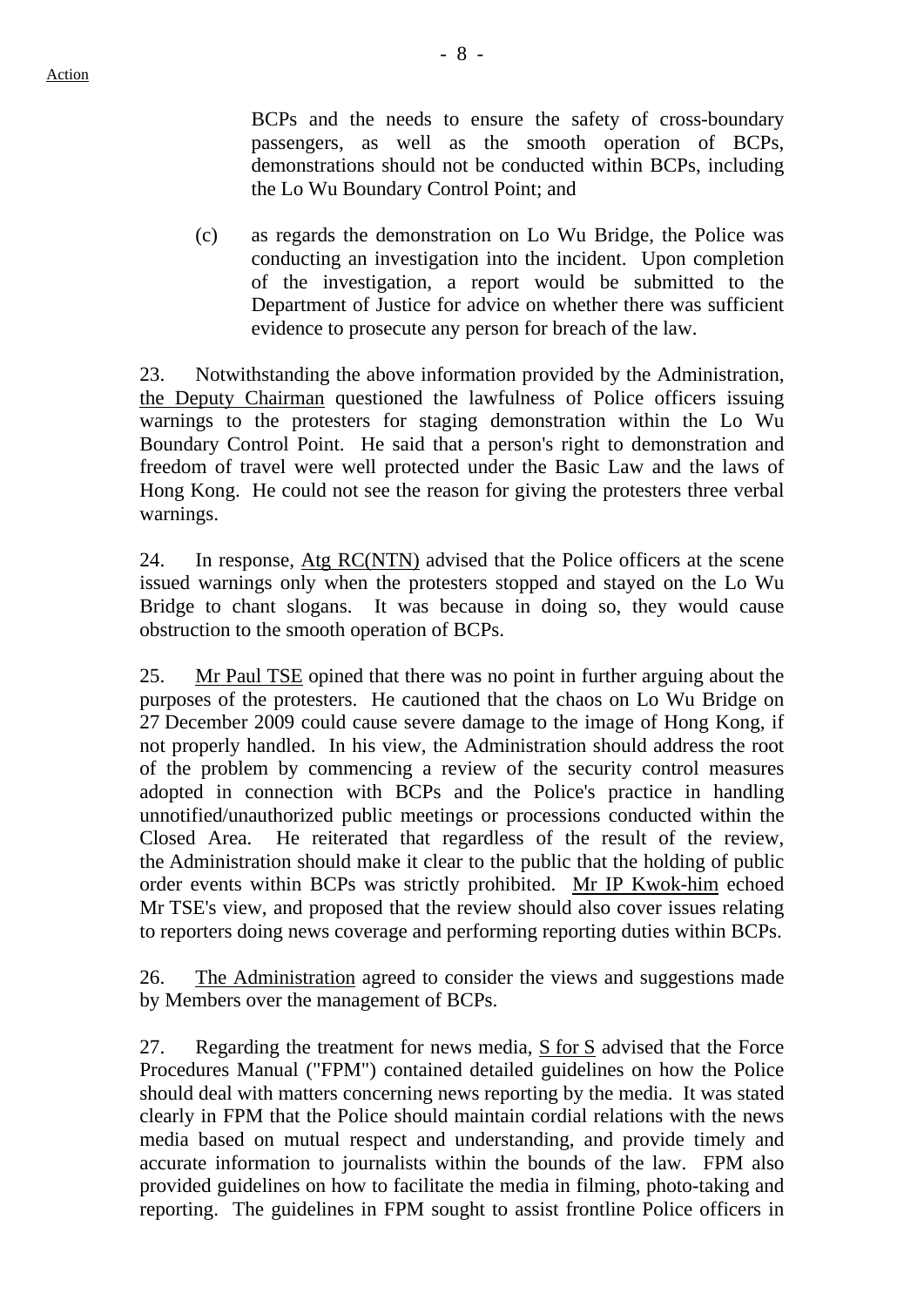striking an appropriate balance between executing their duties and facilitating news reporting by the media. S for S further said that under POO, the Frontier Closed Area (Permission to Enter) Notice (Cap. 245H) and the Shenzhen Bay Port Hong Kong Port Area (Permission to Enter) Notice (Cap. 245K), any person who wished to enter or leave the Closed Area needed to possess a valid Closed Area Permit ("CAP") unless general permission to enter or leave the Closed Area had been granted. The general permission covered persons who were cross-boundary passengers entering or leaving the Closed Area by designated mode of public transport. For journalists who needed to enter the Closed Areas for work purposes, they were required to apply for a CAP beforehand.

28. Dr Margaret NG referred to a submission from Hong Kong Human Rights Monitor ("HKHRM") tabled at the meeting, and expressed concern over the Police's handling of CAP applications from reporters. She considered that the Administration should review the existing CAP application procedures, with a view to facilitating reporters in carrying out their duties in the Closed Areas.

(*Post-meeting note:* The submission from HKHRM was circulated to members vide LC Paper No. CB(2)716/09-10 on 8 January 2010.)

29. S for S said that the Police would, within what was permitted under the law, facilitate media coverage of any event or incident in an orderly and safe manner. As a guiding principle, it was necessary to ensure that the presence of the media would not cause undue hindrance to Police operations or pose a safety hazard to themselves or other members of the public.

30. In response to Members' queries about the lead time required for issuance of CAPs, Atg RC(NTN) advised that to ensure the smooth operation and effective management of BCPs, access to the Closed Areas was controlled by the Police through the issuance of CAPs based on actual needs to enter the Closed Areas. He explained that a four-day period was normally required for processing an application. The processing of CAP applications from the media could be expedited, if there was an urgent need to cover breaking news. *(Members agreed to extend the meeting by 15 minutes)* 

31. Mr LEE Cheuk-yan and Ms Cyd HO said that they could not understand why two reporters of Ming Pao covering news on Lo Wu Bridge on 27 December 2009 were arrested by Mainland law enforcement officers. They queried whether the Mainland authorities were making attempts to hinder or interfere with the reporting activities of Hong Kong journalists. Mr LEE requested the Administration, specifically the Security Bureau and the Constitutional and Mainland Affairs Bureau, to follow up the issue with the Mainland authorities, with a view to preventing recurrence of similar incidents in future.

32. In response to Ms Cyd HO's enquiry about the Police's follow-up action with the Mainland authorities to ensure that Mainland law enforcement officers